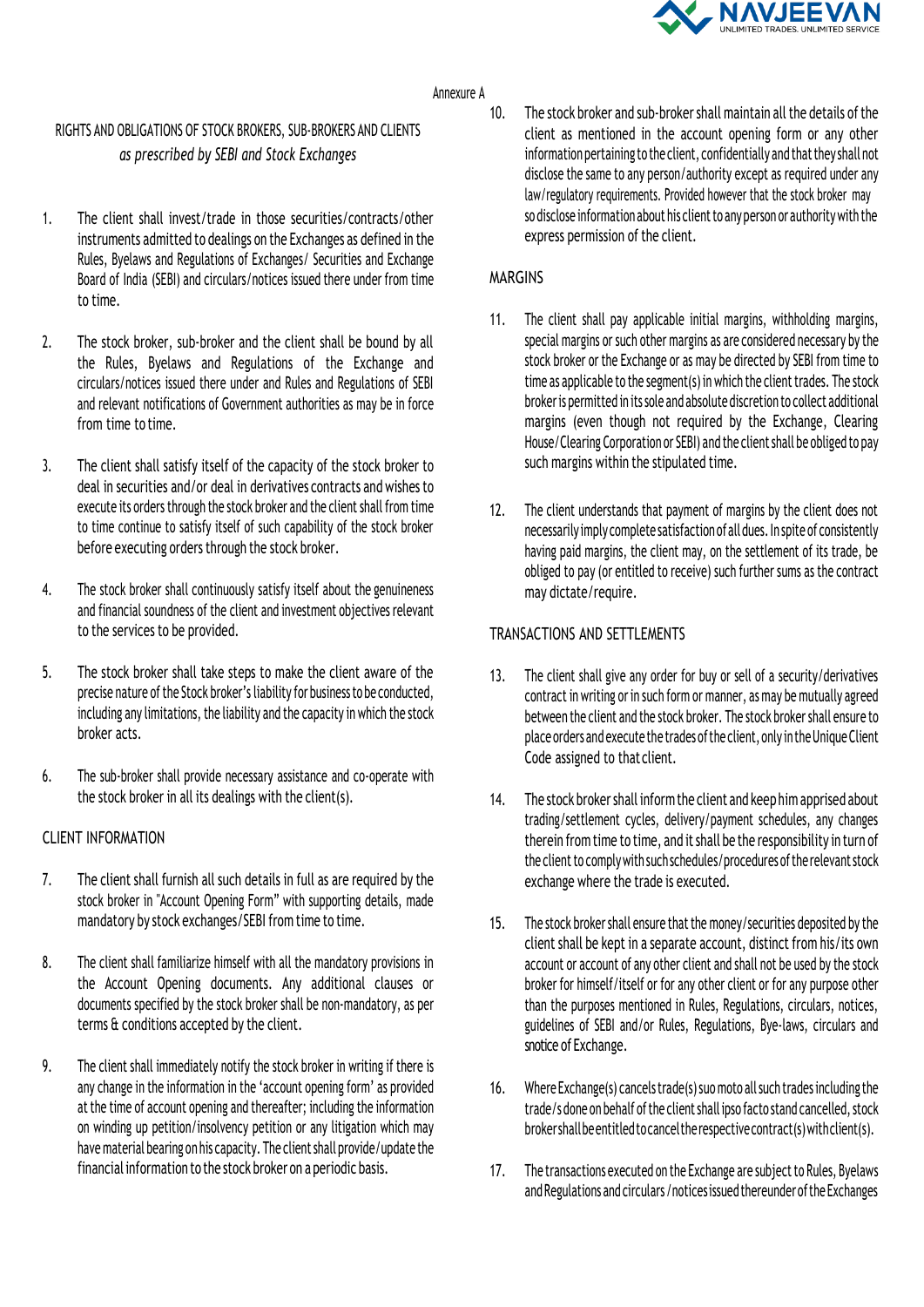

where the trade is executed and all parties to such trade shall have submitted to the jurisdiction of such court as may be specified by the Byelaws and Regulations of the Exchanges where the trade is executed for the purpose of giving effect to the provisions of the Rules, Byelaws and Regulations of the Exchanges and the circulars/notices issued thereunder.

#### BROKERAGE

18. The Client shall pay to the stock broker brokerage and statutory levies as are prevailing from time to time and as they apply to the Client's account, transactions and to the services that stock broker renders to the Client. The stock broker shall not charge brokerage more than the maximum brokerage permissible as per the rules, regulations and bye-laws of the relevant stock exchanges and/or rules and regulations of SEBI.

#### LIQUIDATION AND CLOSE OUT OF POSITION

- 19. Without prejudice to the stock broker's other rights (including the right to refer a matter to arbitration), the client understands that the stock broker shall be entitled to liquidate/close out all or any of the client's positions for non- payment of margins or other amounts, outstanding debts, etc. and adjust the proceeds of such liquidation/close out, if any, against the client's liabilities/obligations. Any and all losses and financial charges on account of such liquidation/closing-out shall be charged to and borne by the client.
- 20. In the event of death or insolvency of the client or his/its otherwise becoming incapable of receiving and paying for or delivering or transferring securities which the client has ordered to be bought or sold, stock broker may close out the transaction of the client and claim losses, if any, against the estate of the client. The client or his nominees, successors, heirs and assignee shall be entitled to any surplus which may result there from. The client shall note that transfer of funds/securities in favor of a Nominee shall be valid discharge by the stock broker against the legalheir.
- 21. The stock broker shall bring to the notice of the relevant Exchange the information about default in payment/delivery and related aspects by a client. In case where defaulting client is a corporate Director(s) /Promoter(s) /Partner(s) /Proprietor as the case may be, shall also be communicated by the stock broker to the relevant Exchange(s).

#### DISPUTE RESOLUTION

- 22. The stock broker shall provide the client with the relevant contact details of the concerned Exchanges andSEBI.
- 23. The stock broker shall co-operate in redressing grievances of the client in respect of all transactions routed through it and in removing objections for bad delivery of shares, rectification of bad delivery, etc.
- 24. The client and the stock broker shall refer any claims and/or disputes with respect to deposits, margin money, etc., to arbitration as per the Rules, Byelaws and Regulations of the Exchanges where the trade is executed and circulars/notices issued thereunder as may be in force from time to time.
- 25. The stock broker shall ensure faster settlement of any arbitration proceedings arising out of the transactions entered into between him vis-à-vis the client and he shall be liable to implement the arbitration awards made in such proceedings.
- 26. The client/stock-broker understands that the instructions issued by an authorized representative for dispute resolution, if any, of the client/stockbroker shall be binding on the client/stock-brokerin accordance with the letter authorizing the said representative to deal on behalf of the said client/stock-broker.

## TERMINATION OF RELATIONSHIP

- 27. This relationship between the stock broker and the client shall be terminated; if the stock broker for any reason ceases to be a member of the stock exchange including cessation of membership by reason ofthe stock broker's default, death, resignation or expulsion or if the certificate is cancelled by the Board.
- 28. The stock broker, sub-broker and the client shall be entitled to terminate the relationship between them without giving any reasons to the other party, after giving notice in writing of not less than one month to the other parties. Notwithstanding any such termination, all rights, liabilities and obligations of the parties arising out of or in respect of transactions entered into prior to the termination of this relationship shall continue to subsist and vest in/be binding on the respective parties or his/its respective heirs, executors, administrators, legal representatives or successors, as the case may be.
- 29. In the event of demise/insolvency of the sub-broker or the cancellation of his/its registration with the Board or/withdrawal of recognition of the subbroker by the stock exchange and/or termination of the agreement with the sub broker by the stock broker, for any reason whatsoever, the client shall be informed of such termination and the client shall be deemed to be the direct client of the stock broker and all clauses in the 'Rights and Obligations' document(s) governing the stock broker, sub-broker and client shall continue to be in force as it is, unless the client intimates to the stock broker his/its intention to terminate their relationship by giving a notice in writing of not less than one month.

#### ADDITIONAL RIGHTS AND OBLIGATIONS

30. The stock broker shall ensure due protection to the client regarding client's rights to dividends, rights or bonus shares, etc. in respect of transactions routed through it and it shall not do anything which is likely to harm the interest of the client with whom and for whom they may have had transactions in securities.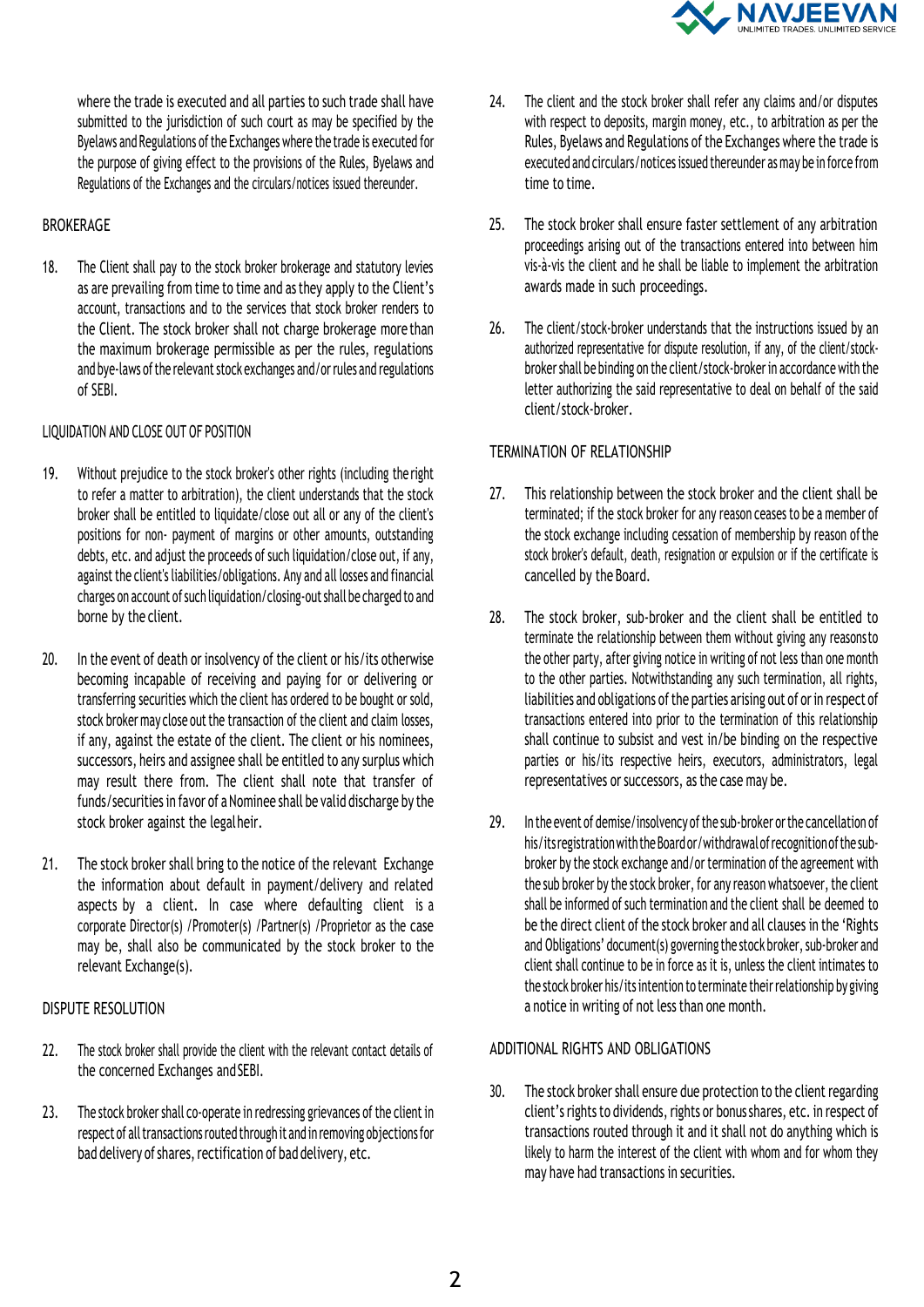

- 31. The stock broker and client shall reconcile and settle their accounts from time to time as per the Rules, Regulations, Bye Laws, Circulars, Notices and Guidelines issued by SEBI and the relevant Exchanges where the trade is executed.
- 32. The stock broker shall issue a contract note to his constituents for trades executed in such format as may be prescribed by the Exchange from time to time containing records of all transactions including details of order number, trade number, trade time, trade price, trade quantity, details of the derivatives contract, client code, brokerage, all charges levied etc. and with all other relevant details as required therein to be filled in and issued in such manner and within such time as prescribed by the Exchange. The stock broker shall send contract notes to the investors within one working day of the execution of the trades in hard copy and/or in electronic form using digital signature.
- 33. The stock broker shall make pay out of funds or delivery of securities, as the case may be, to the Client within one working day of receipt of the payout from the relevant Exchange where the trade is executed unless otherwise specified by the client and subject to such terms and conditions as may be prescribed by the relevant Exchange from timeto time where the trade is executed.
- 34. The stock broker shall send a complete `Statement of Accounts' for both funds and securities in respect of each of its clients in such periodicity and format within such time, as may be prescribed by the relevant Exchange, from time to time, where the trade is executed. The Statement shall also state that the client shall report errors, if any, in the Statement within such time as may be prescribed by the relevant Exchange from time to time where the trade was executed, from the receipt thereof to the Stock broker.
- 35. The stock broker shall send daily margin statements to the clients. Daily Margin statement should include, inter- alia, details of collateral deposited, collateral utilized and collateral status (available balance/due from client) with break up in terms of cash, Fixed Deposit Receipts (FDRs), Bank Guarantee andsecurities.
- 36. The Client shall ensure that it has the required legal capacity to, and is authorized to, enterinto the relationship with stock broker and is capable of performing his obligations and undertakings hereunder. All actions required to be taken to ensure compliance of all the transactions, which the Client may enter into shall be completed by the Client prior to such tbraensaction ing entered into.

#### ELECTRONIC CONTRACT NOTES (ECN)

- 37. In case, client opts to receive the contract note in electronic form, he shall provide an appropriate e-mail id to the stock broker. The client shall communicate to the stock broker any change in the email-id through a physical letter. If the client has opted for internet trading, the request for change of email id may be made through the secured access byway of client specific user id and password.
- 38. The stock broker shall ensure that all ECNs sent through the e-mail shall be digitally signed, encrypted, non-tamper able and in

compliance with the provisions of the IT Act, 2000. In case, ECN is sent through e-mail as an attachment, the attached file shall also be secured with the digital signature, encrypted and non-tamperable.

- 39. The client shall note that non-receipt of bounced mail notification by the stock broker shall amount to delivery of the contract note at the e-mail ID of the client.
- 40. The stock broker shall retain ECN and acknowledgement of the e-mail in a soft and non-tamperable form in the manner prescribed by the exchange in compliance with the provisions of the IT Act, 2000 and as per the extant rules/regulations/circulars/guidelines issued by SEBI/Stock Exchanges from time to time. The proof of delivery i.e., log report generated by the system at the time of sending the contract notes shall be maintained by the stock broker for the specified period under the extant regulations of SEBI/stock exchanges. The log report shall provide the details of the contract notes that are not delivered to the client/e-mails rejected or bounced back. The stock broker shall take all possible steps to ensure receipt of notification of bounced mails by him at all times within the stipulated time period under the extant regulations of SEBI/stock exchanges.
- 41. Receivethecontractnotes intheelectronic form.WherevertheECNshave not been delivered to the client or has been rejected (bouncing of mails) by the e-mail ID of the client, the stock broker shall send a physical contract note to the client within the stipulated time under the extant regulations of SEBI/stock exchanges and maintain the proof of delivery of such physical contract notes.
- 42. In addition to the e-mail communication of the ECNs to the client, the stock broker shall simultaneously publish the ECN on his designated web-site, if any, in a secured way and enable relevant access to the clients and for this purpose, shall allot a unique user name and password to the client, with an option to the client to save the contract note electronically and/or take a print out of the same.

#### LAW AND JURISDICTION

- 43. Inaddition to the specific rights set out in this document, the stock broker, sub-broker and the client shall be entitled to exercise any other rights which the stock broker or the client may have under the Rules, Bye-laws and Regulations of the Exchanges in which the client chooses to trade and circulars/notices issued thereunder or Rules and Regulations of SEBI.
- 44. The provisions of this document shall always be subject to Government notifications, any rules, regulations, guidelines and circulars/notices issued by SEBI and Rules, Regulations and Bye laws of the relevant stock exchanges, where the trade is executed, that may be in force from time to time.
- 45. The stock broker and the client shall abide by any award passed by the Arbitrator(s) under the Arbitration and Conciliation Act, 1996. However,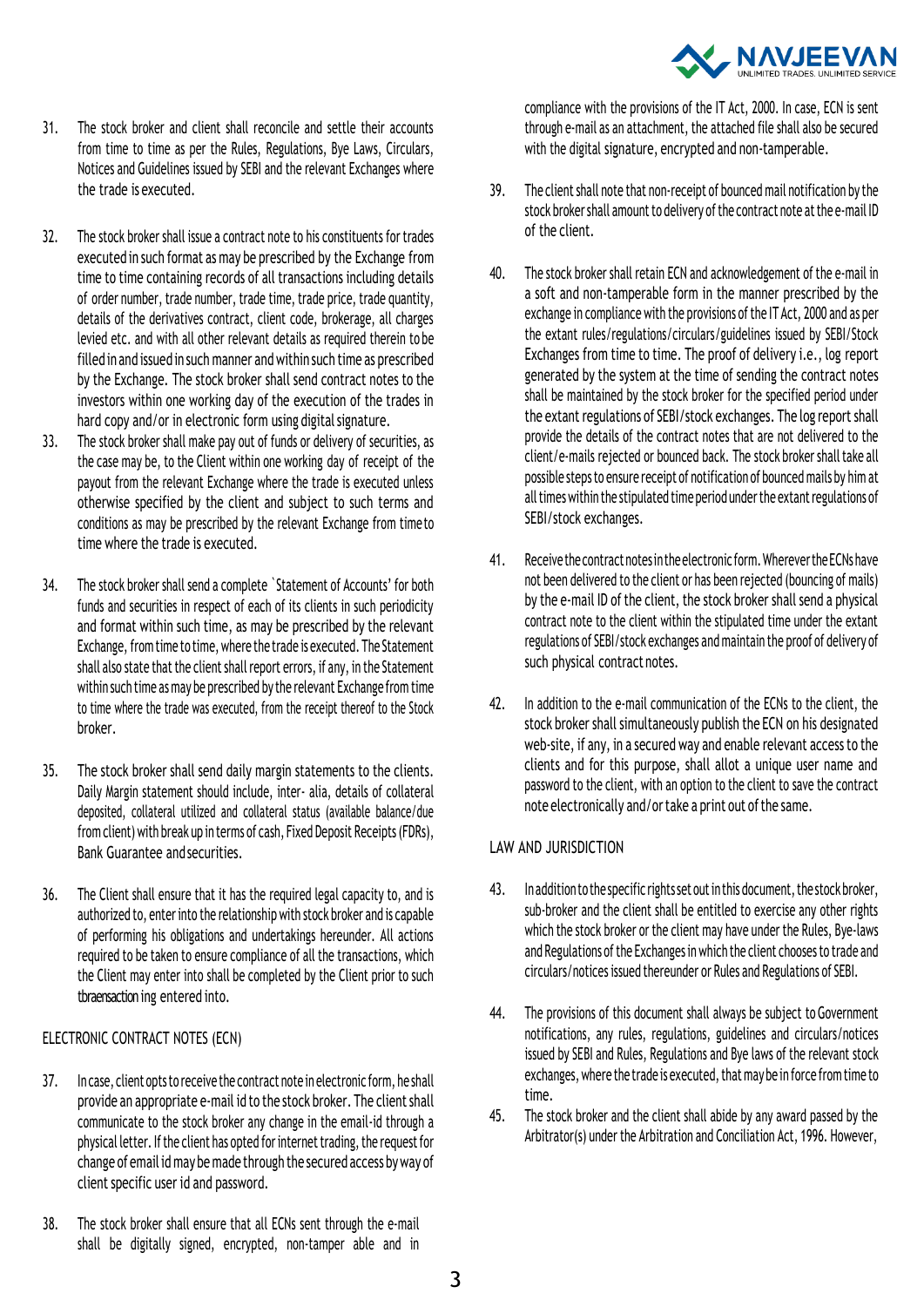

there is also a provision of appeal within the stock exchanges, if either party is not satisfied with the arbitration award.

- 46. Words and expressions which are used in this document but which are not defined herein shall, unless the context otherwise requires, have the same meaning as assigned thereto in the Rules, Byelaws and Regulations and circulars/notices issued thereunder ofthe Exchanges/SEBI.
- 47. All additional voluntary clauses/document added by the stock broker should not be in contravention with rules/regulations/notices/circulars of Exchanges/SEBI.Any changes insuch voluntary clauses/document(s) need to be preceded by a notice of 15 days. Any changes in the rights and obligations which are specified by Exchanges/SEBI shall also be brought to the notice of the clients.
- 48. If the rights and obligations of the parties hereto are altered by virtue of change in Rules and regulations of SEBI or Bye-laws, Rules and Regulations of the relevant stock Exchanges where the trade is executed, such changes shall be deemed to have been incorporated herein in modification of the rights and obligations of the parties mentioned in this document.

### Internet & Wireless Technology Based Trading Facility Provided by Stock Broker to the Client

- 1. Stock broker is eligible for providing Internet based trading (IBT) and securities trading through the use of wireless technology that shall include the use of devices such as mobile phone, laptop with data card, etc. which use Internet Protocol (IP). The stock broker shall comply with all requirements applicable to internet based trading/securities trading using wireless technology as may be specified by SEBI & the Exchanges from time to time.
- 2. The client is desirous of investing/trading in securities and for this purpose, the client is desirous of using either the internet based trading facility or the facility for securities trading through use of wireless technology. The Stock broker shall provide the Stock broker's IBT Service to the Client, and the Client shall avail of the Stock broker's IBT Service, on and subject to SEBI/Exchanges Provisions and the terms and conditions specified on the Stock broker's IBT Web Site provided that they are in line with the norms prescribed by Exchanges/SEBI.
- 3. The stock broker shall bring to the notice of client the features, risks, responsibilities, obligations and liabilities associated with securities trading through wireless technology/internet/smart order routing or any other technology should be brought to the notice of the client by the stock broker.
- 4. The stock broker shall make the client aware that the Stock Broker's IBT system itself generates the initial password and its password policy as stipulated in line with norms prescribed by Exchanges/SEBI.
- 5. The Client shall be responsible for keeping the Username and Password confidential and secure and shall be solely responsible for all orders entered and transactions done by any person whosoever through the Stock broker's IBT System using the Client's Username and/or Password whether or not such person was authorized to do so. Also the client is aware that authentication technologies and strict securitymeasures are required fortheinternet trading/securities trading through wireless technology through order routed system and undertakes to ensure that the password of the client and/or his authorized representative are not revealed to any third party including employees and dealers of the stock broker
- 6. The Client shall immediately notify the Stock broker in writing if he forgets his password, discovers security flaw in Stock Broker's IBT System, discovers/suspects discrepancies/ unauthorized access through his username/password/account with full details of such unauthorized use, the date, the manner and the transactions effected pursuant to such unauthorized use, etc.
- 7. The Client is fully aware of and understands the risks associated with availing of a service for routing orders over the internet/securities trading through wireless technology and Client shall be fully liable and responsible for any and all acts done in the Client's Username/password in any manner whatsoever.
- 8. The stock broker shall send the order/trade confirmation through email to the client at his request. The client is aware that the order/trade confirmation is also provided on the web portal. In case client is trading using wireless technology, the stock broker shall send the order/trade confirmation on the device of the client.
- 9. The client is aware that trading over the internet involves many uncertain factors and complex hardware, software, systems, communication lines, peripherals, etc. are susceptible to interruptions and dislocations. The Stock broker and the Exchange do not make any representation or warranty that the Stock broker's IBT Service will be available to the Client at all times without any interruption.
- 10. The Client shall not have any claim against the Exchange or the Stock broker on account of any suspension, interruption, non-availability or malfunctioning of the Stock broker's IBT System or Service or the Exchange's service or systems or non-execution of his orders due to any link / system failure at the Client / Stock brokers/Exchange end for any reason beyond the control of the stock broker/Exchanges.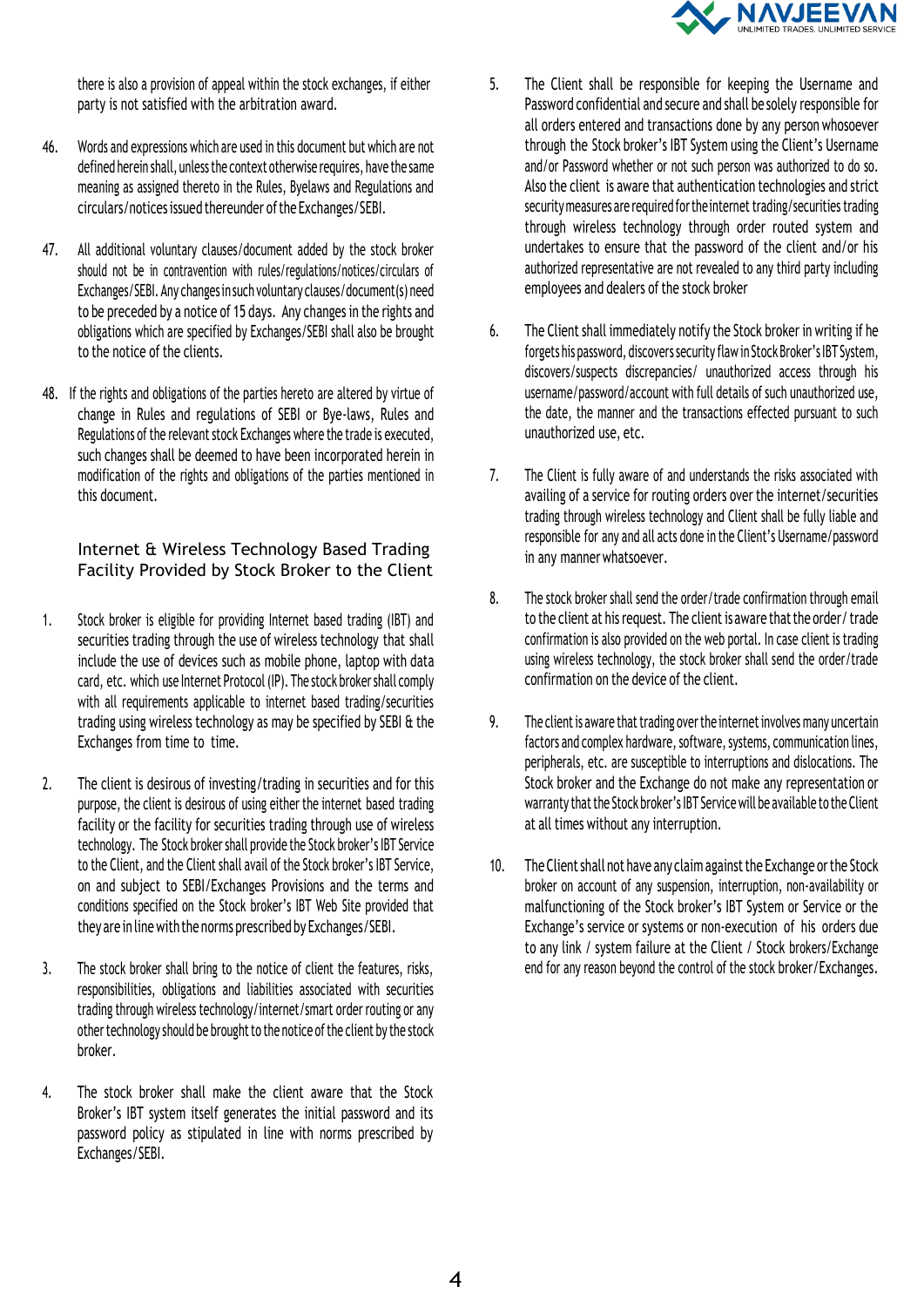

#### RISK DISCLOSURE DOCUMENT FOR CAPITALMARKETANDDERIVATIVESSEGMENTS

This document contains important information on trading in Equities/Derivatives Segments of the stock exchanges. All prospective constituents should read this document before trading in Equities/Derivatives Segments of the Exchanges.

Stock exchanges/SEBI does neither singly or jointly and expressly nor impliedly guarantee nor make any representation concerning the completeness, the adequacy or accuracy of this disclosure document nor have Stock exchanges /SEBI endorsed or passed any merits of participating in the trading segments. This brief statement does not disclose all the risks and other significant aspects of trading.

In the light of the risks involved, you should undertake transactions only if you understand the nature of the relationship into which you are entering and the extent of your exposure to risk.

You must know and appreciate that trading in Equity shares, derivatives contracts or other instruments traded on the Stock Exchange, which have varying element of risk, is generally not an appropriate avenue for someone of limited resources/limited investment and/or trading experience and low risk tolerance. You should therefore carefully consider whether such trading is suitable for you in the light of your financial condition. In case you trade on Stock exchanges and suffer adverse consequences or loss, you shall be solely responsible for the same and Stock exchanges/its Clearing Corporation and/or SEBI shall not be responsible, in any manner whatsoever, for the same and it will not be open for you to take a plea that no adequate disclosure regarding the risks involved was made or that you were not explained the full risk involved by the concerned stock broker. The constituent shall be solely responsible for the consequences and no contract can be rescinded on that account. You must acknowledge and accept that there can be no guarantee of profits or no exception from losses while executing orders for purchase and/or sale of a derivative contract being traded on Stock exchanges.

It must be clearly understood by you that your dealings on Stock exchanges through a stock broker shall be subject to your fulfilling certain formalities set out by the stock broker, which may inter alia include your filling the know your client form, reading the rights and obligations, do's and don'ts, etc., and are subject to the Rules, Byelaws and Regulations of relevant Stock exchanges, its Clearing Corporation, guidelines prescribed by SEBI and in force from time to time and Circulars as may be issued by Stock exchanges or its Clearing Corporation and in force from time to time.

Stock exchanges does not provide or purport to provide any advice and shall not be liable to any person who enters into any business relationship with any stock broker of Stock exchanges and/or any third party based on any information contained in this document. Any information contained in this document must not be construed as business advice. No consideration to trade should be made without thoroughly understanding and

reviewing the risks involved in such trading. If you are unsure, you must seek professional advice on the same.

In considering whether to trade or authorize someone to trade for you, you should be aware of or must get acquainted with the following:-

- 1. BASIC RISKS:
- 1.1 Risk of Higher Volatility:

Volatility refers to the dynamic changes in price that a security/derivatives contract undergoes when trading activity continues on the Stock Exchanges. Generally, higher the volatility of a security/derivatives contract, greater is its price swings. There may be normally greater volatility in thinly traded securities / derivatives contracts than in active securities /derivatives contracts. As a result of volatility, your order may only be partially executed or not executed at all, or the price at which yourordergotexecutedmaybesubstantiallydifferentfromthelasttraded price or change substantially thereafter, resulting in notional or real losses.

1.2 Risk of Lower Liquidity:

Liquidity refers to the ability of market participants to buy and/or sell securities/ derivatives contracts expeditiously at a competitive price and with minimal price difference. Generally, it is assumed that more the numbers of orders available in a market, greateris the liquidity. Liquidity is important because with greater liquidity, it is easier for investors to buy and/or sell securities / derivatives contracts swiftly and with minimal price difference, and as a result, investors are more likely to pay or receive a competitive price for securities / derivatives contracts purchased or sold. There may be a risk of lower liquidity in some securities / derivatives contracts as compared to active securities / derivatives contracts. As a result, your order mayonlybepartiallyexecuted,ormaybeexecutedwith relatively greater price difference or may not be executed at all.

- 1.2.1 Buying or selling securities / derivatives contracts as part of a day trading strategy may also result into losses, because in such a situation, securities / derivatives contracts may have to be sold / purchased atlow / high prices, compared to the expected price levels, so as not to have any open position or obligation to deliver or receive a security / derivatives contract.
- 1.3 Risk of Wider Spreads:

Spread refers to the difference in best buy price and best sell price. It represents the differential between the price of buying a security / derivatives contract and immediately selling it or vice versa. Lower liquidity and higher volatility may result in wider than normal spreads for less liquid or illiquid securities / derivatives contracts. This in turn will hamper better price formation.

1.4 Risk-reducing orders:

The placing of orders (e.g., "stop loss" orders, or "limit" orders) which are intended to limit losses to certain amounts may not be effective many a time because rapid movement in market conditions may make it impossible to execute such orders.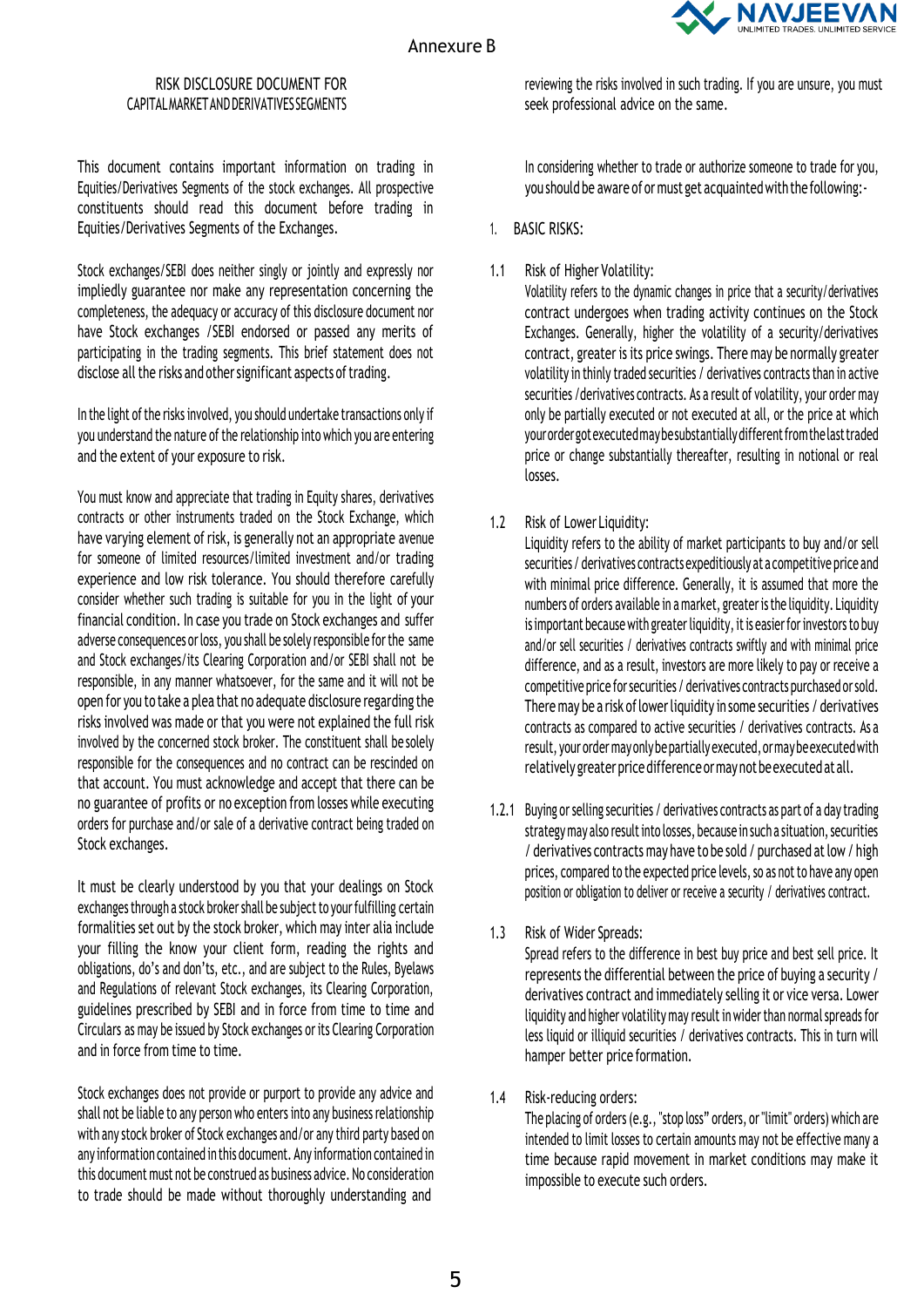

- 1.4.1 A "market" order will be executed promptly, subject to availability of orders on opposite side, without regard to price and that, while the customer may receive a prompt execution of a "market" order, the execution may be at available prices of outstanding orders, which satisfy the order quantity, on price time priority. It may be understood that these prices may be significantly different from the last traded price or the best price in that security / derivatives contract.
- 1.4.2 A "limit" order will be executed only at the "limit" price specified for the order or a better price. However, while the customer receives price protection, there is a possibility that the order may not be executed at all.
- 1.4.3 A stop loss order is generally placed "away" from the current price of a stock / derivatives contract, and such order gets activated if and when the security / derivatives contract reaches, or trades through, the stop price. Sell stop orders are entered ordinarily below the current price, and buy stop orders are entered ordinarily above the current price. When the security / derivatives contract reaches the pre -determined price, or trades through such price, the stop loss order converts to a market/limit order and is executed at the limit or better. There is no assurance therefore that the limit order will be executable since a security / derivatives contract might penetrate the pre-determined price, in which case, the risk of such order not getting executed arises, just as with a regular limit order.
- 1.5 Risk of News Announcements:

News announcements that may impact the price of stock / derivatives contract may occur during trading, and when combined with lower liquidity and higher volatility, may suddenly cause an unexpected positive or negative movement in the price of the security / contract.

1.6 Risk of Rumors:

Rumors about companies / currencies at times float in the market through word of mouth, newspapers, websites or news agencies, etc. The investors should be wary of and should desist from acting on rumors.

- 1.7 System Risk: High volume trading will frequently occur at the market opening and before market close. Such high volumes may also occur at any point in the day. These may cause delays in order execution or confirmation.
- 1.7.1 During periods of volatility, on account of market participants continuously modifying their order quantity or prices or placing fresh orders, there may be delays in order execution and its confirmations.

Price or at all, when there are no outstanding orders either on the buy side or the sell side, or if trading is halted in a security / derivatives contract due to any action on account of unusual trading activity or security / derivatives contract hitting circuit filters or for any other reason.

1.8 System/Network Congestion: Trading on exchanges is in electronic mode, based on satellite/leased line based communications, combination of technologies and computer

systems to place and route orders. Thus, there exists a possibility of communication failure or system problems or slow or delayed response from system or trading halt, or any such other problem/glitch whereby not being able to establish access to the trading system/network, which may be beyond control and may result in delay in processing or not processing buy or sell orders either in part or in full. You are cautioned to note that although these problems may be temporary in nature, but when you have outstanding open positions or unexecuted orders, these represent a risk because of your obligations to settle all executed transactions.

- 2. As far as Derivatives segments are concerned, please note and get yourself acquainted with the following additional features:-
- 2.1 Effect of "Leverage" or"Gearing":

In the derivatives market, the amount of margin is small relative to the value of the derivatives contract so the transactions are 'leveraged' or 'geared'. Derivatives trading, which is conducted with a relatively small amount of margin, provides the possibility of great profit or loss in comparison with the margin amount. But transactions in derivatives carry a high degree of risk.

You should therefore completely understand the following statements before actually trading in derivatives and also trade with cautionwhile taking into account one's circumstances, financial resources, etc. If the prices move against you, you may lose a part of or whole margin amount in a relatively short period of time. Moreover, the loss may exceed the original margin amount.

- A. Futures trading involve daily settlement of all positions. Every day the open positions are marked to market based on the closing level of the index / derivatives contract. If the contract has moved against you, you will be required to deposit the amount of loss (notional) resulting from such movement. This amount will have to be paid within a stipulated time frame, generally before commencement of trading on next day.
- B. If you fail to deposit the additional amount by the deadline or if an outstanding debt occurs in your account, the stock broker may liquidate a part of or the whole position or substitute securities. In this case, you will be liable for any losses incurred due to such closeouts.
- C. Under certain market conditions, an investor may find it difficult or impossible to execute transactions. For example, this situation can occur due to factors such as illiquidity i.e. when there are insufficient bids or offers or suspension of trading due to price limit or circuit breakers etc.
- D. In order to maintain market stability, the following steps may be adopted: changes in the margin rate, increases in the cash margin rate or others. These new measures may also be applied to the existing open interests.In such conditions, you will be required to put up additional margins or reduce your positions.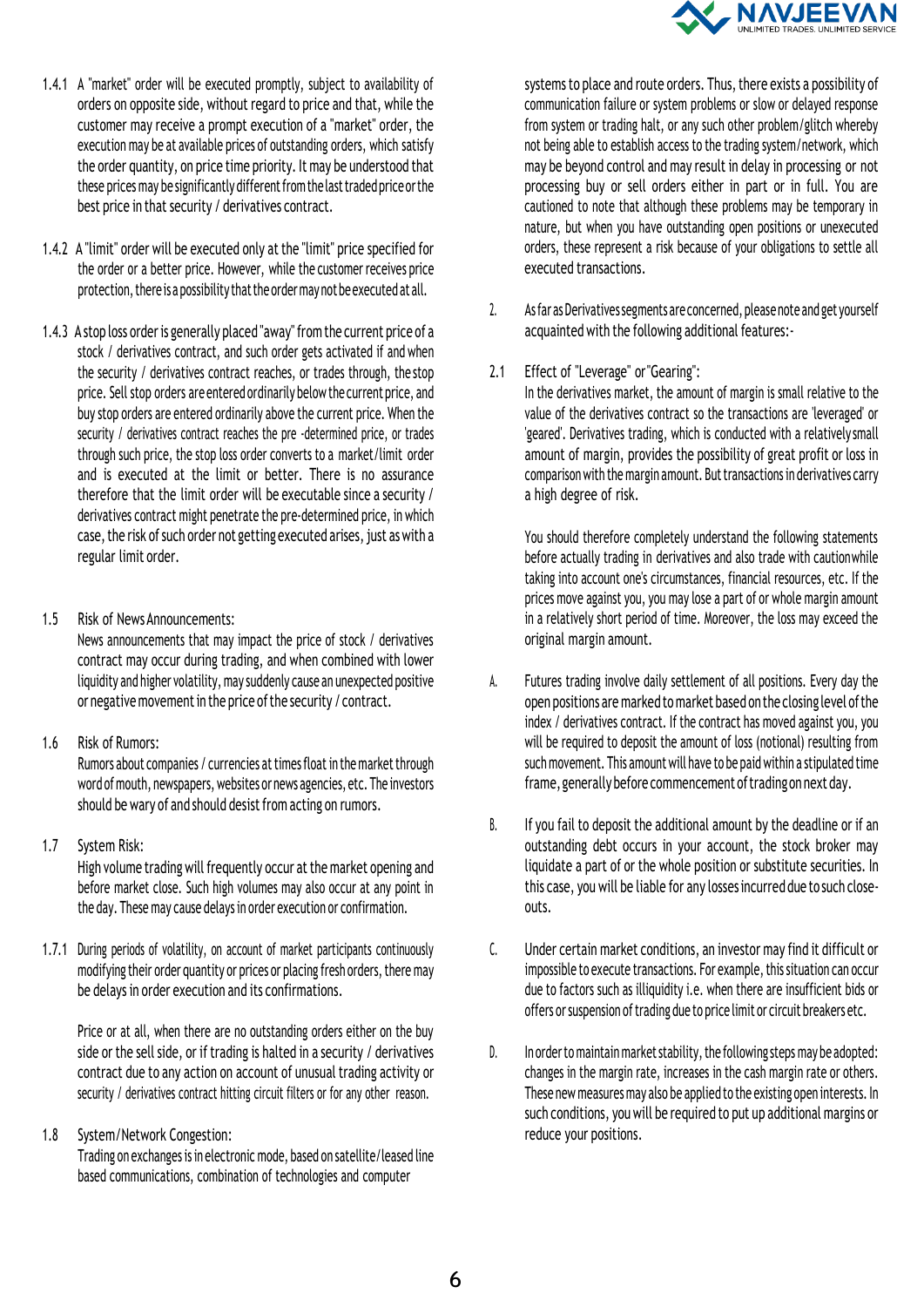

- E. Youmust ask your brokerto provide the fulldetailsof derivatives contracts you plan to trade i.e. the contract specifications and the associated obligations.
- 2.2 Currency specific risks:
- 1. The profit or loss in transactions in foreign currency-denominated contracts, whether they are traded in your own or another jurisdiction, will be affected by fluctuations in currency rates where there is a need to convert from the currency denomination of the contract to another currency.
- 2. Under certain market conditions, you may find it difficult orimpossible to liquidate a position. This can occur, for example when a currency is deregulated or fixed trading bands are widened.
- 3. Currency prices are highly volatile. Price movements for currencies are influenced by, among other things: changing supply-demand relationships; trade, fiscal, monetary, exchange control programs and policies of governments; foreign political and economic events and policies; changes in national and international interestrates and inflation; currency devaluation; and sentiment of the market place. None of these factors can be controlled by any individual advisor and no assurance can be given that an advisor's advice will result in profitable trades for a participating customer or that a customer will not incur losses from such events.
- 2.3 Risk of Option holders:
- 1. An option holder runs the risk of losing the entire amount paid for the option in a relatively short period of time. This risk reflects the nature of an option as a wasting asset which becomes worthless when it expires. An option holder who neither sells his option in the secondary market nor exercises it prior to its expiration will necessarily lose his entire investment in the option. If the price of the underlying does not change in the anticipated direction before the option expires, to an extent sufficient to cover the cost of the option, the investor may lose all or a significant part of his investment in the option.
- 2. The Exchanges may impose exercise restrictions and have absolute authority to restrict the exercise of options at certain times in specified circumstances.
- 2.4 Risks of OptionWriters:
- 1. If the price movement of the underlying is not in the anticipated direction, the option writer runs the risks of losing substantial amount.
- 2. The risk of being an option writer may be reduced by the purchase of other options on the same underlying interest and thereby assuming a spread position or by acquiring other types of hedging positions in the options markets or other markets. However, even where the writer has assumed a spread or other hedging position, the risks may still be significant. A spread position is not necessarily less risky than a simple 'long' or 'short'position.
- 3. Transactions that involve buying and writing multiple options in combination, or buying or writing options in combination with buying or selling short the underlying interests, present additional risks to investors. Combination transactions, such as option spreads, are more complex than buying or writing a single option. And it should be further noted that, as in any area of investing, a complexity not well understood is, in itself, a risk factor. While this is not to suggest that combination strategies should not be considered, it is advisable, as is the case with all investments in options, to consult with someone who isexperienced and knowledgeable with respect to the risks and potential rewards of combination transactions under various market circumstances.
- 3. TRADING THROUGH WIRELESS TECHNOLOGY/ SMART ORDER ROUTING OR ANY OTHER TECHNOLOGY:

Any additional provisions defining the features, risks, responsibilities, obligations and liabilities associated with securities trading through wireless technology/ smart order routing or any other technology should be brought to the notice of the client by the stock broker.

## 4. GENERAL

- 4.1 The term 'constituent' shall mean and include a client, a customer or an investor, who deals with a stock broker for the purpose of acquiring and/or selling of securities / derivatives contracts through the mechanism provided by the Exchanges.
- 4.2 The term 'stock broker' shall mean and include a stock broker, a broker or a stock broker, who has been admitted as such by the Exchanges and who holds a registration certificate from SEBI.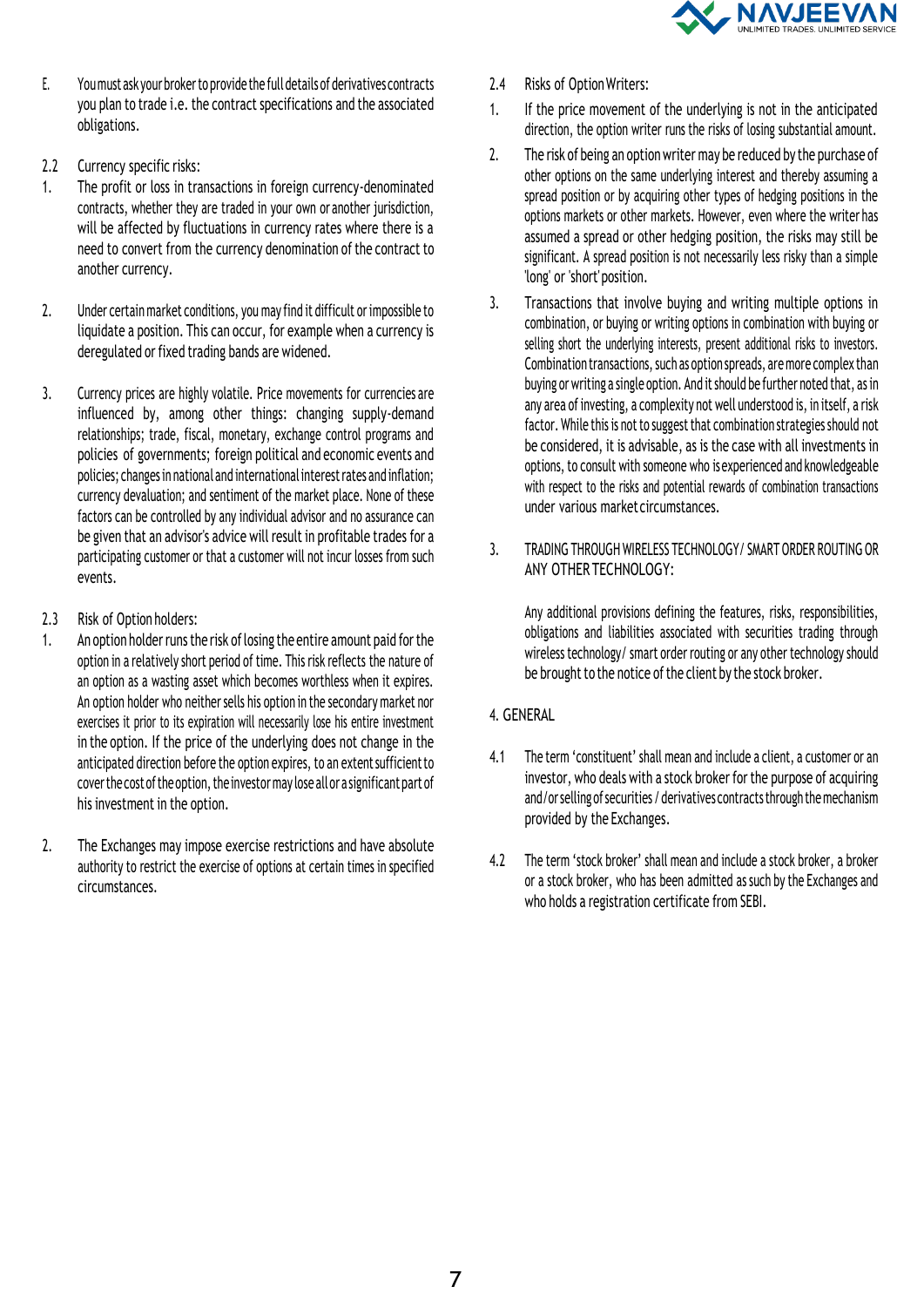

## GUIDANCE NOTE - DO's AND DON'Ts FOR TRADING ON THE EXCHANGE(S) FOR INVESTORS

# BEFORE YOU BEGIN TO TRADE

- 1. Ensure that you deal with and through only SEBI registered intermediaries. You may check their SEBI registration certificate numberfromthelistavailableon [www.nseindia.com](http://www.nseindia.com/) an[dhttp://sebi.gov.in](http://sebi.gov.in/)
- 2. Ensure that you fill the KYC form completely and strike off the blank fields in the KYC form.
- 3. Ensure that you have read all the mandatory documents viz. Rights and Obligations, Risk Disclosure Document, Policy and Procedure document of the stockbroker.
- 4. Ensure to read, understand and then sign the voluntary clauses, if any, agreed between you and the stock broker. Note that the clauses as agreed between you and the stock broker cannot be changed without your consent.
- 5. Get a clear idea about all brokerage, commissions, fees and other charges levied by the broker on you for trading and the relevant provisions/ guidelines specified by SEBI/Stock exchanges.
- 6. Obtain a copy of all the documents executed by you from the stock broker free of charge.
- 7. In case you wish to execute Power of Attorney (POA) in favour of the Stock broker, authorizing it to operate your bank and demat account, please refer to the guidelines issued by SEBI/Exchanges in this regard.

# TRANSACTIONS AND SETTLEMENTS

- 8. The stock broker may issue electronic contract notes (ECN) if specifically authorized by you in writing. You should provide your email id to the stock broker for the same. Don't opt for ECN if you are not familiar with computers.
- 9. Don't share your internet trading account's password with anyone.
- 10. Don't make any payment in cash to the stock broker.
- 11. Make the payments by account payee cheque in favour of the stock broker. Don't issue cheques in the name of sub-broker. Ensure that you have a documentary proof of your payment/deposit of securities with the stock broker, stating date, scrip, quantity, towards which bank/ demat account such money or securities deposited and from which bank/ demat account.
- 12. Note that facility of Trade Verification is available on stock exchanges' websites, where details of trade as mentioned in the contract note may be verified. Where trade details on the website do not tally with the details mentioned in the contract note, immediately get in touch with the Investors Grievance Cell of the relevant Stock exchange.
- 13. In case you have given specific authorization for maintaining running account, payout of funds or delivery of securities (as the case may be), may not be made to you within one working day from the receipt of payout from the Exchange. Thus, the stock broker shall maintain running account for you subject to the following conditions:
- a) Such authorization from you shall be dated, signed by you only and contains the clause that you may revoke the same at any time.
- b) The actual settlement of funds and securities shall be done by the stock broker, at least once in a calendar quarter or month, depending on your preference. While settling the account, the stock broker shall send to you a 'statement of accounts' containing an extract from the client ledger for funds and an extract from the register of securities displaying all the

receipts/deliveries of funds and securities. The statement shall also explain the retention of funds and securities and the details of the pledged shares, if any.

- c) On the date of settlement, the stock broker may retain the requisite securities/funds towards outstanding obligations and may also retain the funds expected to be required to meet derivatives margin obligations for next 5 trading days, calculated in the manner specified by the exchanges. In respect of cash market transactions, the stock broker may retain entire pay-in obligation of funds and securities due from clients as on date of settlement and for next day's business, he may retain funds/ securities/margin to the extent of value of transactions executed on the day of such settlement in the cash market.
- d) You need to bring any dispute arising from the statement of account or settlement so made to the notice of the stock broker in writing preferably within 7 (seven) working days from the date of receipt of funds/securities or statement, as the case may be. In case of dispute, refer the matter in writing to the Investors Grievance Cell of the relevant Stock exchanges without delay.
- 14. In case you have not opted for maintaining running account and payout of funds/securities is not received on the next working day of the receipt of payout from the exchanges, please refer the matter to the stock broker. In case there is dispute, ensure that you lodge a complaint in writing immediately with the Investors Grievance Cell of the relevant Stock exchange.
- 15. Please register your mobile number and email id with the stock broker, to receive trade confirmation alerts/ details of the transactions through SMS or email, by the end of the trading day, from the stock exchanges.

# IN CASE OF TERMINATION OF TRADING MEMBERSHIP

- 16. In case, a stock broker surrenders his membership, is expelled from membership or declared a defaulter; Stock exchanges gives a public notice inviting claims relating to only the "transactions executed on the trading system" of Stock exchange, from the investors. Ensure that you lodge a claim with the relevant Stock exchanges within the stipulated period and with the supporting documents.
- 17. Familiarize yourself with the protection accorded to the money and/or securities you may deposit with your stock broker, particularly in the event of a default or the stock broker's insolvency or bankruptcy and the extent to which you may recover such money and/or securities may be governed by the Bye-laws and Regulations of the relevant Stock exchange where the trade was executed and the scheme of the Investors' Protection Fund in force from time to time.

# DISPUTES/ COMPLAINTS

- 18. Please note that the details of the arbitration proceedings, penal action against the brokers and investor complaints against the stock brokers are displayed on the website of the relevant Stock exchange.
- 19. Incase your issue/problem/grievance is not being sorted out by concerned stock broker/sub-broker then you may take up the matter with the concerned Stock exchange. If you are not satisfied with the resolution of your complaint then you can escalate the matter to SEBI.
- 20. Note that all the stock broker/sub-brokers have been mandated by SEBI to designate an e-mail ID of the grievance redressal division/compliance officer exclusively for the purpose of registering complaints.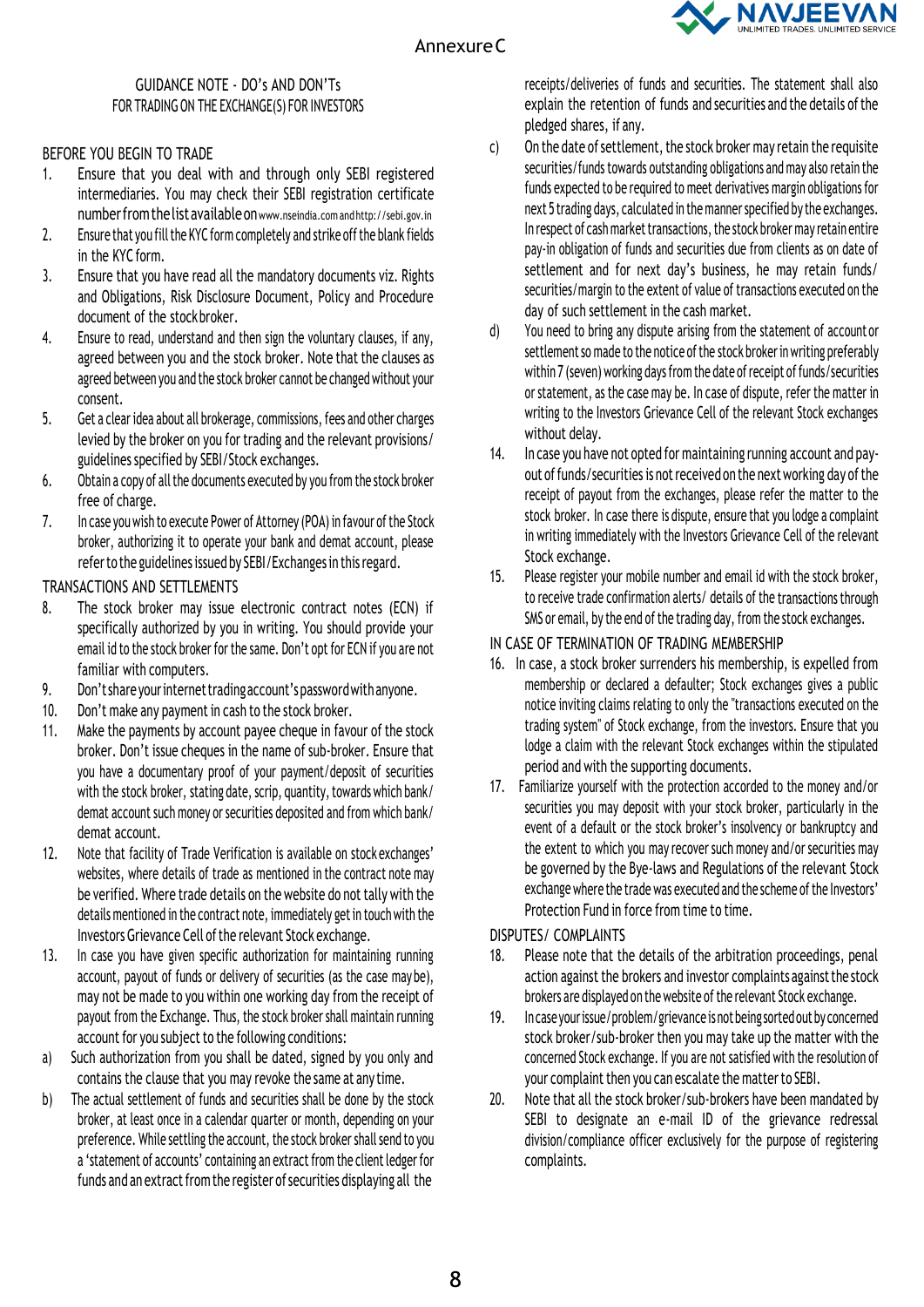

#### 1. Refusal of orders for penny / illiquid stock

The stock broker may from time to time limit (quantity/ value)/refuse orders in one or more securities due to various reasons including market liquidity, value of security(ies), the order being for securities which are not in the permitted list of the stock broker / exchange(s) / SEBI. Provided further that stock broker may require compulsory settlement/advance payment of expected settlement value/delivery of securities for settlement prior to acceptance/placement of order(s) as well. The client agrees that the trade related losses, if any on account of such refusal or due to delay caused by such limits, shall be borne exclusively by the client alone. The stock broker may require reconfirmation of orders, which are larger than that specified by the stock broker's risk management, and is also aware that the stock broker has the discretion to reject the execution of such orders based on its risk perception.

POLICIES AND PROCEDURES

2. Setting up client's exposure limits and conditions under which a client may not be allowed to take further position or the broker may close the existing position of a client. The stock broker may from time to time impose and vary limits on the orders that the client can place through the stock broker's trading system (including exposure limits, turnover limits, limits as to the number, value and/or kind of securities in respect of which orders can be placed etc.). The client is aware and agrees that the stock broker may need to vary or reduce the limits or impose new limits urgently on the basis of the stock broker's risk perception and other factors considered relevant by the stock broker including but not limited to limits on account of exchange/ SEBI directions/limits (such as broker level/ market level limits in security specific / volume specific exposures etc.), and the stock broker may be unable to inform the client of such variation, reduction or imposition in advance. The client agrees that the stock broker shall not be responsible for such variation, reduction or imposition or the client's inability to route any order through the stock broker's trading system on account of any such variation, reduction or imposition of limits. The client further agrees that the stock broker may at any time, at its sole discretion and without prior notice, prohibit or restrict the client's ability to place orders or trade in securities through the stock broker, or it may subject any order placed by the client to a review before its entry into the trading systems and may refuse to execute / allow execution of orders due to but not limited to the reason of lack of margin / securities or the order being outside the limits set by stock broker / exchange/ SEBI and any other reasons which the stock broker may deem appropriate in the circumstances.

The client agrees that trade related losses, if any on account of such refusal or due to delay caused by such review, shall be borne exclusively by the client alone. The stock broker is required only to communicate / advise the parameters for the calculation of the margin / security requirements as rate(s) /percentage(s) of the dealings, through anyone or more approved means or methods such as post /speed post / courier / registered post /registered A.D /facsimile / e- mail / voice mails /telephone (telephone includes such devices as mobile phones etc.) including SMS on the mobile phone or any other similar device; by messaging on the computer screen of the client's computer; by informing the client through employees / agents of the stock broker; by publishing /displaying it on the website of the stock broker / making it available as a download from the website of the stock broker; by displaying it on the notice board of the branch / office through which the client trades or if the circumstances, so require, by radio broadcast / television broadcast /newspapers advertisements etc; or any other suitable or applicable mode or manner.

The client agrees that the postal department / the courier company /

newspaper company and the e-mail / voice mail service provider and such other service providers shall be the agent of the client. Once parameters for margin / security requirements are so communicated, the client shall monitor his / her / its position (dealings / trades and valuation of security) on his / her / its own and provide the required / deficit margin / security forthwith as required from time to time.

The client is not entitled to trade without adequate margin/security and that it shall be his/her/its responsibility to ascertain beforehand the margin/ security requirements for his/her/its orders/trades/deals and to ensure that the required margin/security is made available to the stock broker in such form and manner as may be required by the stock broker. If the client's order is executed despite a shortfall in the available margin, the client shall make up the shortfall immediately. The client further agrees that he/she/it shall be responsible for all orders (including orders that may be executed without the required margin in the client's account)  $\frac{d}{dr}$  or any trade related claim/loss/damage arising out of the nonavailability/shortage of margin/securityrequiredbythestockbroker&/orexchange&/or SEBI.

The stock broker is entitled to vary the form (Le., the replacement of the margin / security in one form with the margin / security in any other form, say, in the form of funds instead of shares)  $\frac{a}{b}$  / or quantum  $\frac{a}{b}$  / or percentage of the margin & / or security required to be deposited / made available, from time to time.

The margin / security deposited by the client with the stock broker are not eligible for any interest. The stock broker is entitled to include / appropriate any / all payout of funds & / or securities towards margin / security without requiring specific authorizations for each payout.

The stock broker is entitled to transfer funds  $\frac{a}{b}$  or securities from his account for one exchange & / or one segment of the exchange to his / her / its account for another exchange & / or another segment of the same exchange whenever applicable and found necessary by the stock broker.

The client also agrees and authorises the stock broker to treat / adjust his/ her / its margin / security lying in one exchange & / or one segment of the exchange / towards the margin / security / pay in requirements of another exchange & / or another segment of the exchange.

The stock broker is entitled to disable/freeze the account  $\hat{a}$ /or trading facility/any other service. facility, if, in the opinion of the stock broker, the client has committed a crime/fraud or has acted in contradiction of the Mandatory and Voluntary Client Registration Documents or / is likely to evade / violate any laws, rules, regulations, directions of a lawful authority whether Indian or foreign or if the stock broker so apprehends.

3. Applicable brokerage rate

The stock broker is entitled to charge brokerage within the limits imposed by exchange which at present is as under:

#### a. For Cash Market Segment:

The maximum brokerage chargeable in relation to trades effected in the securities admitted to dealings on the Capital Market segment of the Exchange shall be 2.5% of the contract price exclusive of statutory levies. It is hereby further clarified that where the sale / purchase value of a share is Rs.10/ - or less, a maximum brokerage of 25 paise per share may be collected.

#### b. For Option contracts:

Brokerage for option contracts shall be charged on the premium amount at which the option contract was bought or sold and not on the strike price of the option contract. It is hereby clarified that brokerage charged on options contracts shall not exceed 2.5% of the premium amount or Rs 100/- (per lot) whichever is higher.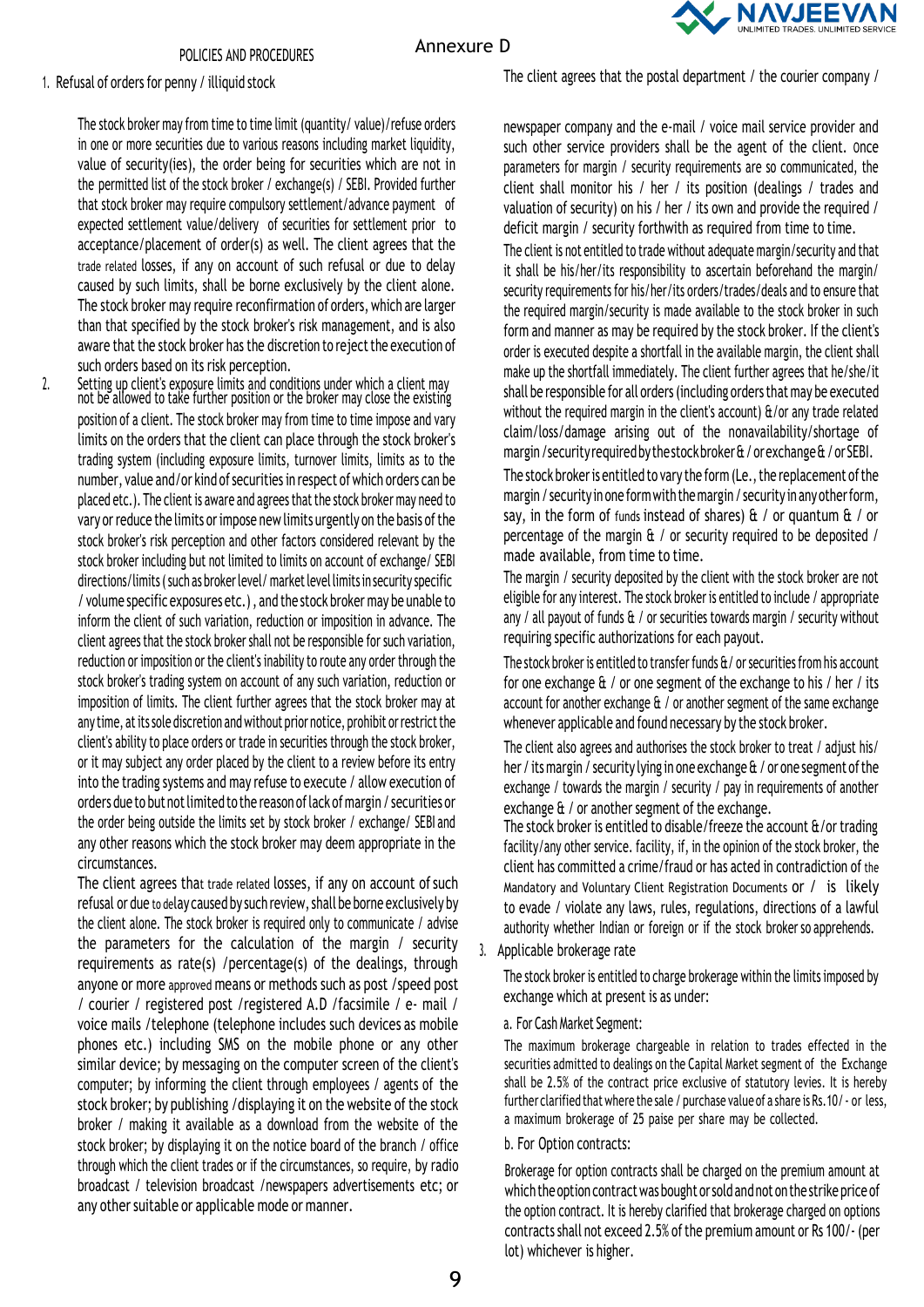

#### 4 . Imposition of penalty / delayed payment charges

The client agrees that any amounts which are overdue from the client towards trading or on account of any other trade related reason to the stock broker will be charged with delayed payment charges at 0.05% per day. The client agrees that the stock broker may impose fines / penalties at 0.05% per day for any orders / trades / deals / actions of the client which are contrary to the Mandatory and Voluntary Client Registration Documents / rules / regulations / bye laws of the exchange or any other law forthe time being in force. Further where the stock broker has to pay any fine or bear any punishment from any authority in connection with / as a consequence of / in relation to any of the orders / trades / deals / actions of the client, the same shall be borne by the client. The client agrees to pay to the stock broker brokerage, commission, fees, all taxes, duties, levies imposed by any authority including but not limited to the stock exchanges.

**5.** The right to sell clients' securities or close clients' positions, without giving notice to the client, on account /of non-payment of client's dues.**(Limited to Margin/ Settlement Obligations)**

The stock broker maintains centralized banking and securities handling processes and related banking and depository accounts at designated place. The client shall ensure timely availability of funds / securities in designated form and manner at designated time and in designated bank and depository account(s) at designated place, for meeting his/her/its pay in obligation of funds and securities. The stock broker shall not be responsible for any claim/loss/damage arising out of non availability/short availability of funds/securities by the client in the designated account(s) of the stock broker for meeting the pay in obligation of either funds or securities. If the client gives orders / trades in the anticipation of the required securities being available subsequently for pay in through anticipated payout from the exchange or through borrowings or any off market delivery(s) or market delivery(s) and if such anticipated availability does not materialize in actual availability of securities / funds for pay in for any reason whatsoever including but not limited to any delays / shortages at the exchange or stock broker level / non release of margin by the stock broker etc., the losses which may occurto the client as a consequence of such shortages in any manner such as on account of auctions / square off / closing outs etc., shall be solely to the account of the client and the client agrees not to hold the stock broker responsible for the same in any form or manner whatsoever. In case the payment of the margin / security is made by the client through a bank instrument, the stock broker shall be at liberty to give the benefit / credit for the same only on the realization of the funds from the said bank instrument etc. at the absolute discretion of the stock broker. Where the margin / security is made available by way of securities or any other property, the stock broker is empowered to decline its acceptance as margin / security & / or to accept it at such reduced value as the stock broker may deem fit by applying haircuts or by valuing it by marking it to market or by any other method as the stock broker may deem fit in its absolute discretion.

The stock broker has the right but not the obligation, to cancel all pending orders and to sell/close / liquidate all open positions/ securities / shares at the pre-defined square off time or when Mark to Market (M-T-M) percentage reaches or crosses stipulated margin percentage mentioned on the website, whichever is earlier. The stock broker will have sole discretion to decide referred stipulated margin percentage depending upon the market condition. In the event of such square off, the client agrees to bear all the trade related losses based on actual executed prices.

In case open position (Le. short/long) gets converted into delivery due to non square off because of any reason whatsoever, the client agrees to provide securities/funds to fulfill the payin obligation failing which the client will have to face auctions or internal close outs; in addition to this the client will have to pay penalties and charges levied by exchange in actual and losses, if any. Without prejudice to the foregoing, the client shall also be solely liable for all and any penalties and charges levied by the exchange(s).

The stock broker is entitled to prescribe the date and time by which the margin / security is to be made available and the stock broker may refuse to accept any payments in any form after such deadline for margin / security expires. Notwithstanding anything to the contrary in the Mandatory and Voluntary Client Registration Documents or elsewhere, if the client fails to maintain or provide the required margin/ fund / security or to meet the funds/margins/ securities pay in obligations forthe orders / trades / deals of the client within the prescribed time and form, the stock broker shall have the right without any further notice or communication to the client to take any one or more of the following steps:

i. To withhold any payout of funds / securities.

ii. To withhold / disable the trading / dealing facility to the client.

iii. To liquidate one or more security(s) of the client by selling the same in such manner and at such rate which the stock broker may deem fit in its absolute discretion. It is agreed and understood by the client that securities here includes securities which are pending delivery / receipt.

iv. To liquidate / square off partially or fully the position of sale & / or purchase in anyone or more securities / contracts in such manner and at such rate which the stock broker may decide in its absolute discretion.

v. To take any other steps which in the given circumstances, the stock broker may deem fit. The client agrees that the trade related loss(s) if any, on account of anyone or more steps as enumerated herein above being taken by the stock broker, shall be borne exclusively by the client alone and agrees not to question the reasonableness, requirements, timing, manner, form, pricing etc., which are chosen by the stock broker.

6. Shortages in obligations arising out of internal netting of trades.

BSE has a window wherein the internal short deliveries can get auctioned as per the normal auction process. Internal short deliveries are not covered by theauctionconductedontheNSE.Itisduetothis limitation ontheNSEwe follow the procedure as mentioned below:

i. The client may not receive shares on  $T+2$  in case there is an internal shortage situation with Navjeevan i.e. the buyer and seller are both NAVJEEVAN clients and the seller defaults in delivery due to which the buyer may not receive the shares.

ii.In case of an internal shortage firstly the defaulting seller would be debited with a value as on the previous day of the pay-in-day plus 30% forthe default till such time the auction process is completed.

iii. In case there is an internal shortage in BSE the exchange conducts an auction through which the shares would be purchased and delivered to the buyer. The seller would be debited at the rate at which the exchange would have purchased these shares. Additionally brokerage, statutory costs and other incidental charges including penalty for non-delivery may be debited to the client. In case the exchange is unable to purchase these shares, the exchange will inform NAVJEEVAN of a close out rate, at which the buyer would be allowed credit and the seller would be debited for the same amount.